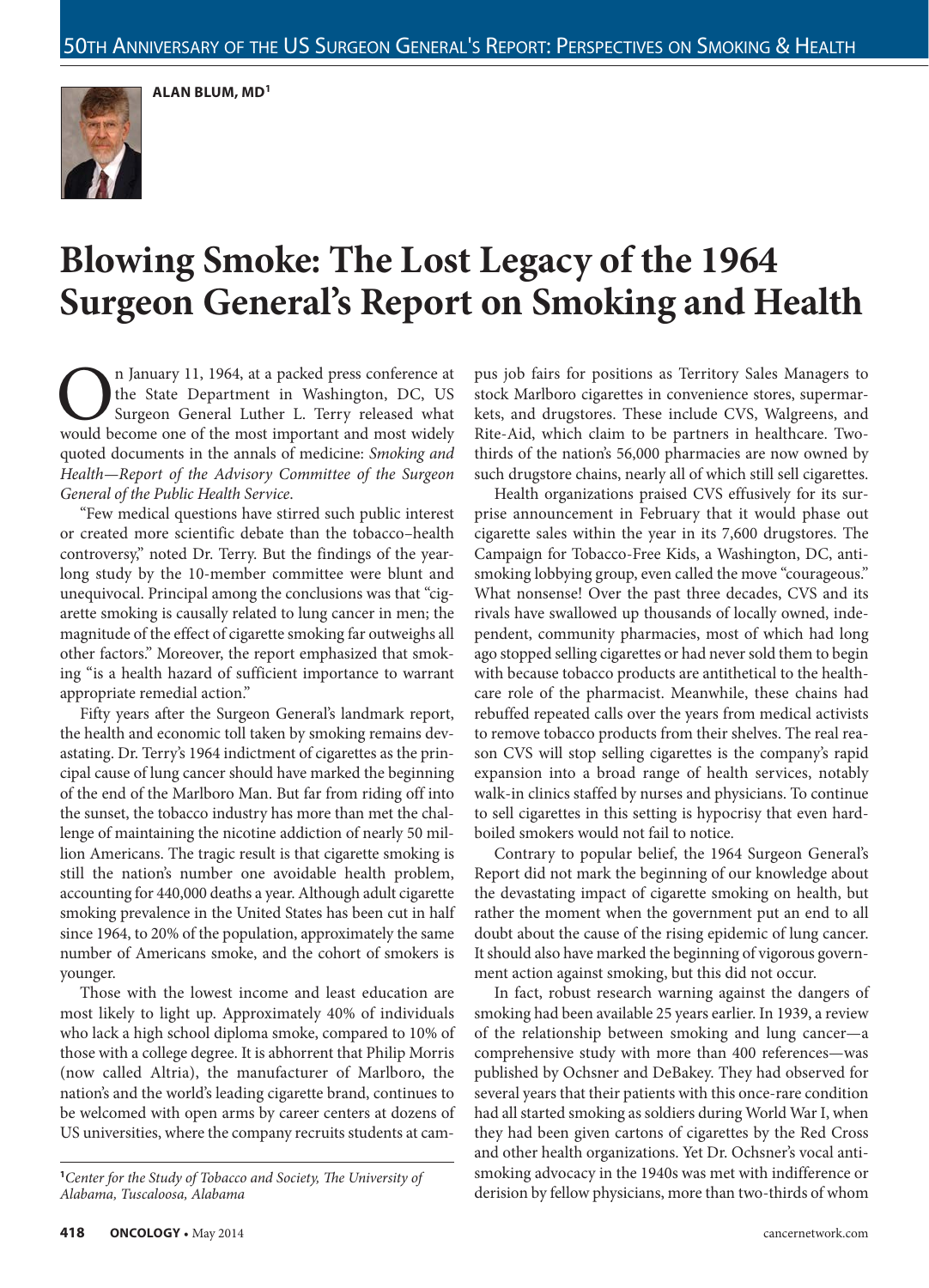

smoked. His 1954 book, *Smoking and Cancer: A Doctor's Report* (Figure 1), was negatively described in the March 1955 issue of the *American Journal of Public Health*, with the reviewer opining that, while "written...by an outstanding surgeon," the causal relationship between cigarettes and cancer "is not proved," adding, "This reviewer plans to place this book in the nonscience section of his library."

Epidemiologic studies by Hill and Doll in the United

Kingdom and Wynder and Graham, Levin, and Hammond and Horn in the United States in the late 1940s and early 1950s elucidated the causal role of cigarette smoking in lung cancer. Dancing around this evidence, tobacco companies competed to promote the "safest" cigarette brands. R.J. Reynolds claimed in certain advertisements that "more doctors smoked camels" (Figure 2). P. Lorillard created the Micronite filter for Kent that was made of an unnamed substance "so safe, so pure, it's used to filter the air in many hospitals." That substance was asbestos.

The *Journal of the American Medical Association* (*JAMA*) accepted such cigarette advertisements until 1954, and tobacco companies remained sponsors of some state medical association meetings—where they gave out cartons of cigarettes and



**Figure 1: Smoking and Cancer—**Dr. Alton Ochsner's admonitory book (publisher: Julian Messner, New York, 1954) was unfavorably reviewed in the *American Journal of Public Health*. Image from the Center for the Study of Tobacco and Society.

other gifts to doctors—until the mid-1980s (Figure 3). (With few exceptions, hospitals did not prohibit smoking until the 1990s, and then only because the Joint Commission for the Accreditation of Hospitals [JCAH] finally mandated this policy; the American Hospital Association had simply turned a blind eye to the issue until the JCAH policy became effective.)

In the 1960s and 1970s, when smoking was implicated as the major avoidable cause of emphysema and heart disease, cigarette manufacturers invented "low-tar" and "light" cigarettes. Yet filtered, low-tar, light, and ultra-light cigarettes, or those infused with menthol (an anesthetic), are not safer in any way. At the same time, beginning in 1968, Philip Morris co-opted women's liberation slogans to run successful marketing campaigns promoting Virginia Slims (Figure 4).

The implied health claims of all cigarette brands were found to be fraudulent in August 2006 by federal judge Gladys Kessler, who ruled that Philip Morris, R.J. Reynolds, Brown & Williamson, and other tobacco companies had engaged in racketeering—and decades of deceiving the American public. Yet even today no major health organization has made it clear

> to the public that the filter is a fraud. Filtered brands, the choice of more than 95% of cigarette smokers, not only fail to confer a scintilla of reduced harm but also actually increase the risks of heart disease and emphysema because smokers tend to compensate for the presence of a filter by inhaling more deeply to get the desired nicotine effect.

> Upon publication of the Surgeon General's Report, Senator Maurene Neuberger (D–Ore.) urged the American Medical Association (AMA) to join with other health organizations such as the American Cancer Society (ACS) in taking a strong stance against cigarette smoking. But rather than assuming a leadership role in such a campaign, the AMA entered into a \$10 million contract with six cigarette manufacturers to conduct more research on smok-

ing—with the aim of creating a safer cigarette. Such acquiescence enabled the tobacco industry to perpetuate the myth that there was still doubt about smoking as a major cause of death and disease. Meanwhile, from the 1950s through the 1990s, while tobacco industry scientists and executives were testifying before Congress and issuing reports claiming that the association between cigarette smoking and lung cancer was merely statistical, the industry's own researchers and officials were acknowledging in internal memoranda that smoking caused cancer.

In 1978 the AMA published *Tobacco and Health*, a summary of its research projects funded by the tobacco industry, which confirmed the findings of the 1964 Surgeon General's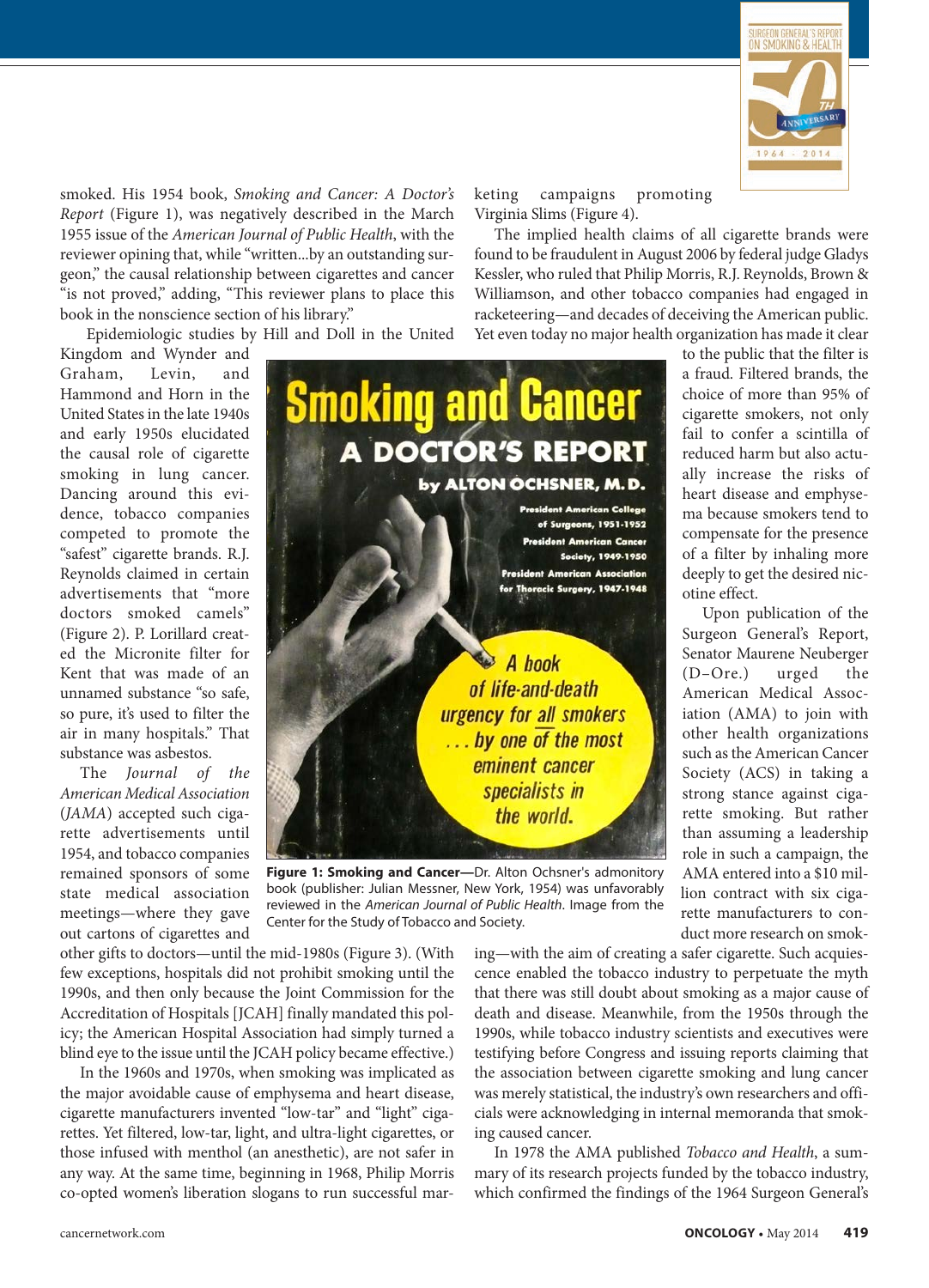### **Blowing Smoke: The Lost Legacy of the 1964 Surgeon General's Report on Smoking and Health**

Report on smoking and lung cancer and cemented the association between smoking and heart disease. However, the tobacco industry had succeeded in stifling any AMA action on smoking for 14 years. Well into the 1980s, the AMA was known more for its silence on smoking than for courage in confronting the tobacco industry. In a 1982 memo, the theneditor of *JAMA* cautioned the journal's editorial staff to "exercise appropriate caution in our *JAMA* publications on tobacco and control of tobacco use, nuclear war, and abortion." In

providing this "preventive advice," he noted that "sensitivities are particularly high prior to the meetings of the Board of Trustees and the Annual and Interim Meetings of the House of Delegates."

But what about other major health professional organizations and medical specialty associations? Surely they would fill the leadership void left by the AMA in those crucial years following publication of the Surgeon General's Report. Yet the actions of these groups have seldom spoken louder than their resolutions. Medical schools in particular have dropped the ball. For decades such institutions were fearful of incurring the wrath of the tobacco industry. In 1987, as a new faculty member at a medical school, I was strongly encouraged by one dean to back off on tobacco, which was not an area well-funded by the National Institutes of



# According to a recent Nationwide survey: **MORE DOCTORS SMOKE ( AMELS THAN ANY OTHER CIGARETTE**



you, doctors smoke for ple **MELS** Costlier

Tobacco.

**Figure 2: More Doctors Smoke Camels—**This Camel cigarette advertisement by the R.J. Reynolds tobacco company appeared on the back cover of *Time* magazine on October 14, 1946. Image from the Center for the Study of Tobacco and Society.

Health, and instead "get into something more socially acceptable, like cocaine." Even today there is scant attention paid to smoking prevention and cessation, as well as to the impact of smoking on families and the community, during each of the 4 years of the medical school curriculum. Continuing medical education courses in cardiology and pulmonary medicine simply do not address smoking, apart from presentations funded by pharmaceutical companies aimed at promoting one medication or another. Behavioral health training for medical students is nonexistent. It's small wonder that smoking is considered an intellectually simplistic issue by doctors and that there is little buy-in among physicians to addressing

and 1990s, while editorial content on the adverse effects of smoking virtually disappeared from their pages. A cover story in Newsweek in 1977 entitled "What Causes Cancer?" listed the top 10 causes of cancer in alphabetical order, in such a way as to imply that arsenic and asbestos were the most significant. "Tobacco smoke" was number eight. By 1985 lung cancer deaths had surpassed breast cancer deaths among US women, a fact that went largely unreported in women's magazines, most of which continued to accept cigarette advertising. In 1986, *Ms*. magazine publisher Gloria Steinem defended her publication's heavy dependence on such ads, even in its annu-

advertisements in each issue throughout the 1970s, 1980s,

the tobacco pandemic in either the clinic or the community.

Other culprits include mass media corporations. In 1969 Congress banned cigarette advertising from television and radio, effective January 1, 1971. Few people realize this measure was supported by the tobacco industry as a means of also removing anti-smoking ads that had begun to reduce cigarette sales—ads mandated by the Federal Communications Commission 3 years earlier in response to a petition by John F. Banzhaf III, founder of Action on Smoking and Health

> (ASH) in a test of the Fairness Doctrine. No sooner did the ban take effect than the tobacco companies purchased title sponsorships of numerous sports events that happened to be televised, most memorably the Virginia Slims Circuit in women's tennis and Winston Cup NASCAR stockcar racing. A single 90-minute telecast of the Marlboro Grand Prix IndyCar race in 1989 featured over 5,000 visual and verbal mentions of Marlboro, thus circumventing the federal ban on tobacco advertisements on television, and providing primetime juxtapositions of athletes and cigarettes for tens of millions of young viewers.

The tobacco industry shifted its overt cigarette advertising dollars into the print medium. Magazines such as *TIME*, *Newsweek*, *Sports Illustrated*, *Playboy*, and *Rolling Stone* all published numerous cigarette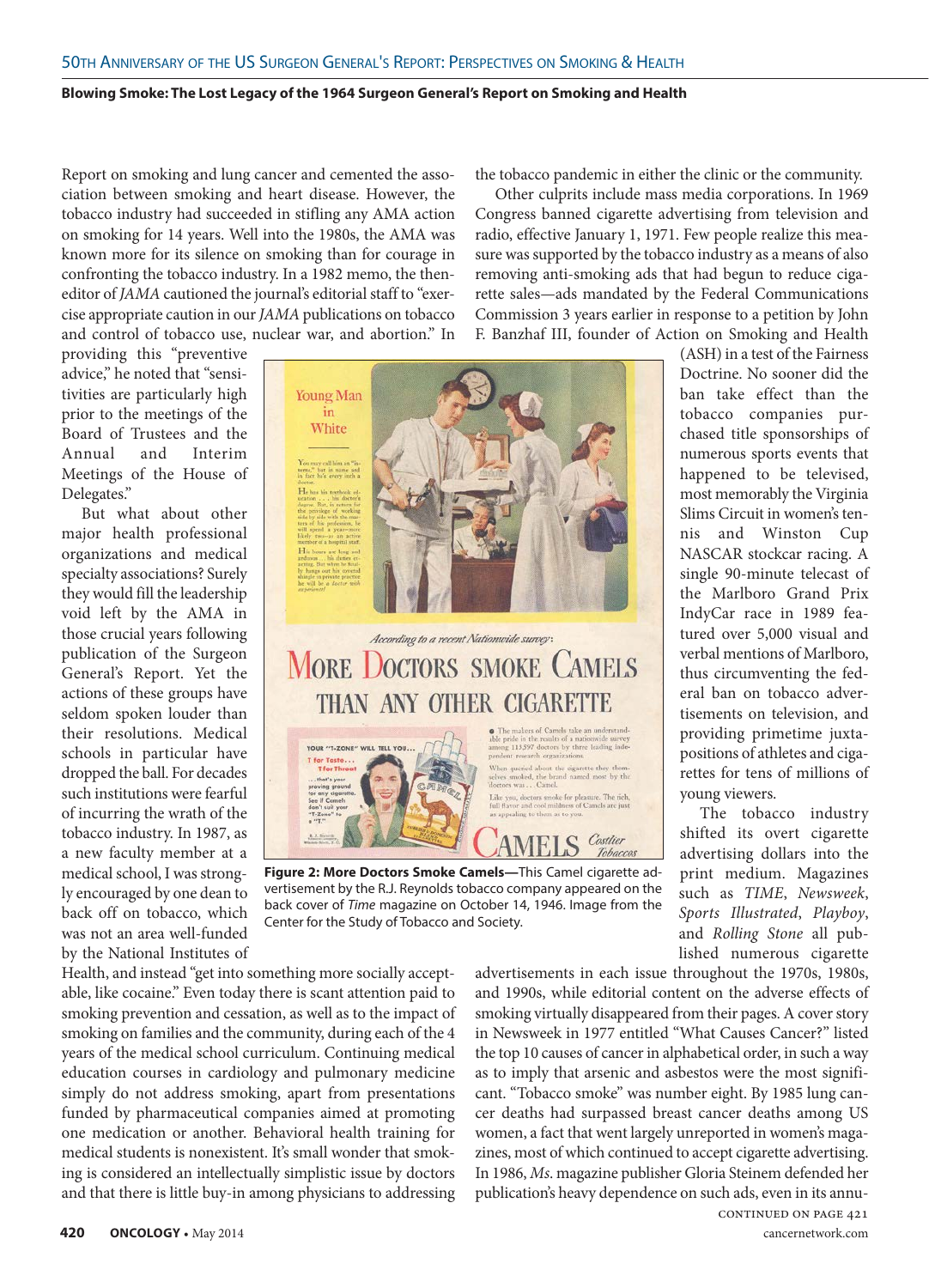al health issue, claiming that it could not otherwise survive.

In the past year, cigarette advertisements for Camel ("Passionate, Inspired, Original") have appeared in most issues of popular magazines like *Vanity Fair*, *Entertainment Weekly*, *Sports Illustrated*, *TIME*, and *Wired* (including in an issue guest-edited by Bill Gates, who has helped fund antismoking initiatives around the world). *Ebony*, *Essence*, and *Jet*, the foremost magazines among African Americans, continue to carry ads for Newport and other cigarette brands in nearly

every issue. These magazines have never published a single article on the devastating impact of smoking on the black population. Rather than condemning such exploitation and cowardice, the ACS continues to advertise in these publications but about colon cancer screening and not about the health harms of smoking.

Thus in the crucial years following the Surgeon General's Report, progress in reducing demand for cigarettes was thwarted because of a combination of the tobacco industry's political power and lucrative payoffs to the very forces that should have been in the vanguard of efforts to end the pandemic of smoking-related disease. Congress, the mass media, organized medicine, and academia have all been chronic recipients of largesse from the tobacco industry and have been reluctant to bite the hand that fed them. Meanwhile, the health community has carried on, bouncing from one failed public relations crusade to



**Figure 3:** *Journal of the American Medical Association* **(***JAMA***) Ashtray—**Between 1933 and 1954, cigarette advertisements were published in most issues of *JAMA*. Tobacco manufacturers were prominent exhibitors at the annual meetings of the AMA and state medical associations until the 1960s, where they gave away cartons of cigarettes and promotional items to doctors. R.J. Reynolds hosted an exhibit booth at the annual meeting of the Kentucky Medical Association until the mid 1980s. Image from the Center for the Study of Tobacco and Society.

done nothing substantive to reduce cigarette smoking. On the contrary, hamstrung by Congress in applying the same regulatory standards to the most irredeemably harmful form of tobacco—namely, cigarettes like Marlboro—it seems likely that the FDA will settle instead for attempting to regulate the far less hazardous electronic cigarettes.

Tobacco companies have also out-maneuvered health advocates who believed they had found a way to use the industry's money to fund anti-smoking education. The 1998

> Tobacco Master Settlement Agreement between the state attorneys general and the tobacco industry did lead to \$2.5 billion for the newly created American Legacy Foundation. But after showing initial promise by underwriting a massive Internet release of internal tobacco industry documents, the Foundation squandered the bulk of its funds on duplicative programs and inconsequential research. As a result, tobacco control has become less about fighting tobacco than about fighting over grants to write papers about fighting tobacco.

> The experience of watching the feeding frenzy for a share of this newfound wealth led veteran antismoking advocate Dr. Ed Anselm to comment that "the most addictive thing about tobacco is money." Only a tiny fraction of settlement funding, 2.6%, is now directed by the states toward smoking prevention and cessation programs. Because the states are now dependent on the annual payments of the set-

another and putting its faith in mirages such as safer cigarettes, a cash settlement with the tobacco industry, and a misguided federal law (crafted largely by the Campaign for Tobacco-Free Kids and Philip Morris)—the absurdly named Family Smoking Prevention and Tobacco Control Act—that was supposed to give the US Food and Drug Administration (FDA) regulatory control over tobacco products.

In its 5 years of existence, the FDA tobacco agency has

tlement—with a concomitant decline in programs with depth and breadth to counteract the smoking pandemic—progress has stalled.

Similarly, by virtue of the latest \$50 million in research grants awarded by the FDA to create a dozen "centers of excellence" to study tobacco policy over the next 5 years (as if we haven't already learned what needs to be done)—it would appear that we are mainly interested in perpetuating the field